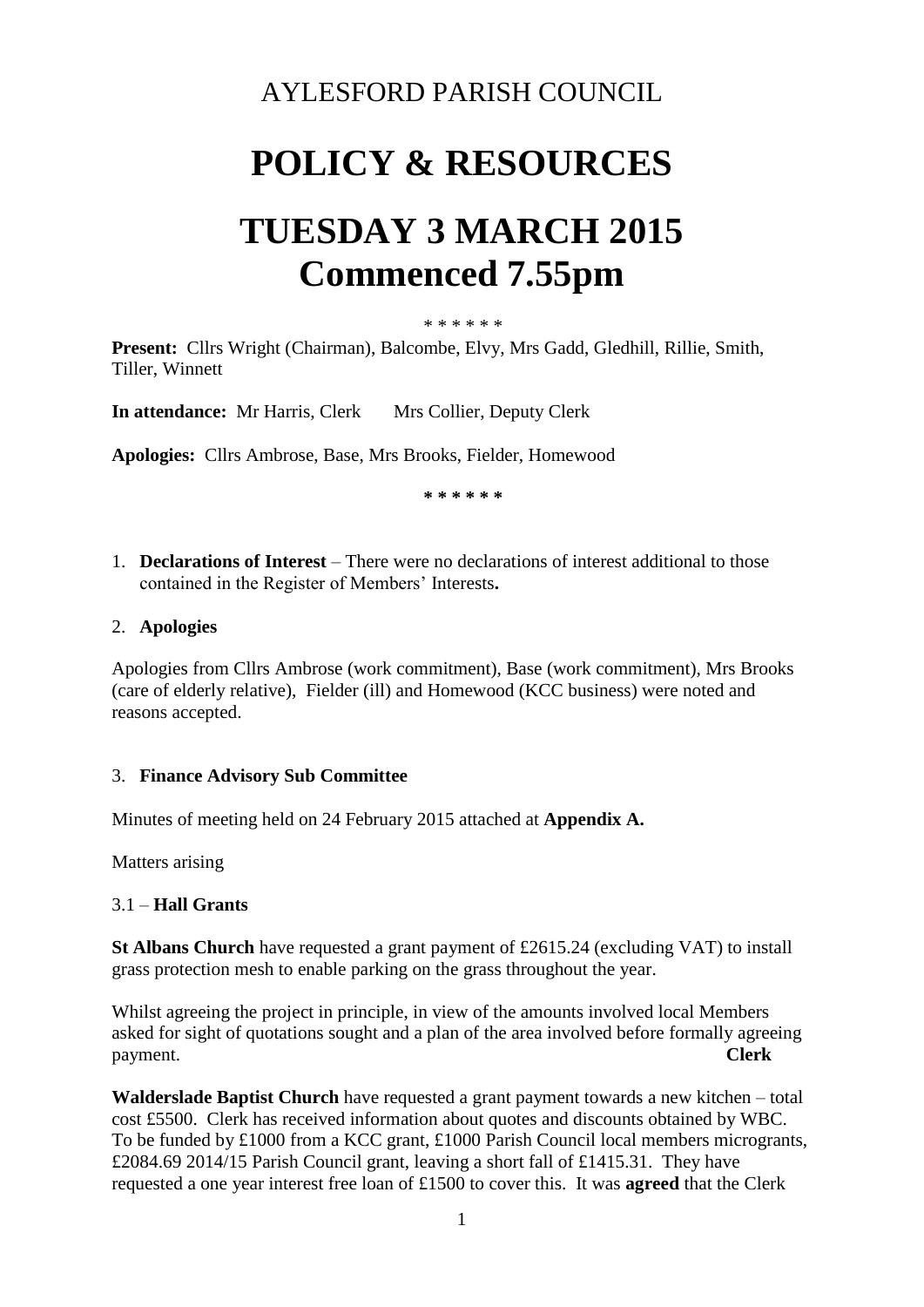should discuss with WBC whether they would prefer to take this amount from their £2000 2015/16 grant. Either option was **agreed** in principle in addition to payment of the 2014/15 grant and microgrants. **Clerk**

#### 4. **Cleaner and Gatekeeper Rates for 2015/16**

Currently – Cleaner £8.00 per hour (2 hours a week)

Gatekeeper - £5.50 per day

Proposed by Cllr Tiller, seconded Cllr Winnett, that in view of the increases given last year these rates of pay should remain for 2015/16. **AGREED**

#### 5. **Accounts for Payment**

Payment list attached at **Appendix B.** 46 payments totalling £24992.29 (including late payments) were checked and proposed for payment by Cllr Mrs Gadd, seconded Cllr Elvy and **agreed.**

6**. Law and Order -** No report to this meeting.

#### 7**. New Eccles Car Park**

Clerk reported on the current position following his meeting with professional advisor. Clerk has met with Sara Fletcher, a Consultant Highways Engineer who is currently working with Kent Highways. She has gone through the quotes and specifications and with some minor amendments has approved the Council decision to go with Kent Turf Care. Meeting between Sara, the Clerk and Kent Turf Care has been arranged to go through the fine detail of the project. Sara has also agreed to oversee the project during construction. Expected fee approximately £1000. Noted and **agreed.**

Planning permission awaited.

Lease in the hands of Trenport and Parish Council solicitors is close to completion.

It was **agreed** that a height barrier will not be included in the project at this stage. When the car park is in use it will be monitored to ensure its condition is not being adversely affected by large vehicles.

#### 8**. Council Policy on Recreation Ground Use**

Signs for Tunbury, Forstal Road, Eccles and Ferryfield should all be installed this week.

#### 9. **Rugby Club/Netball League**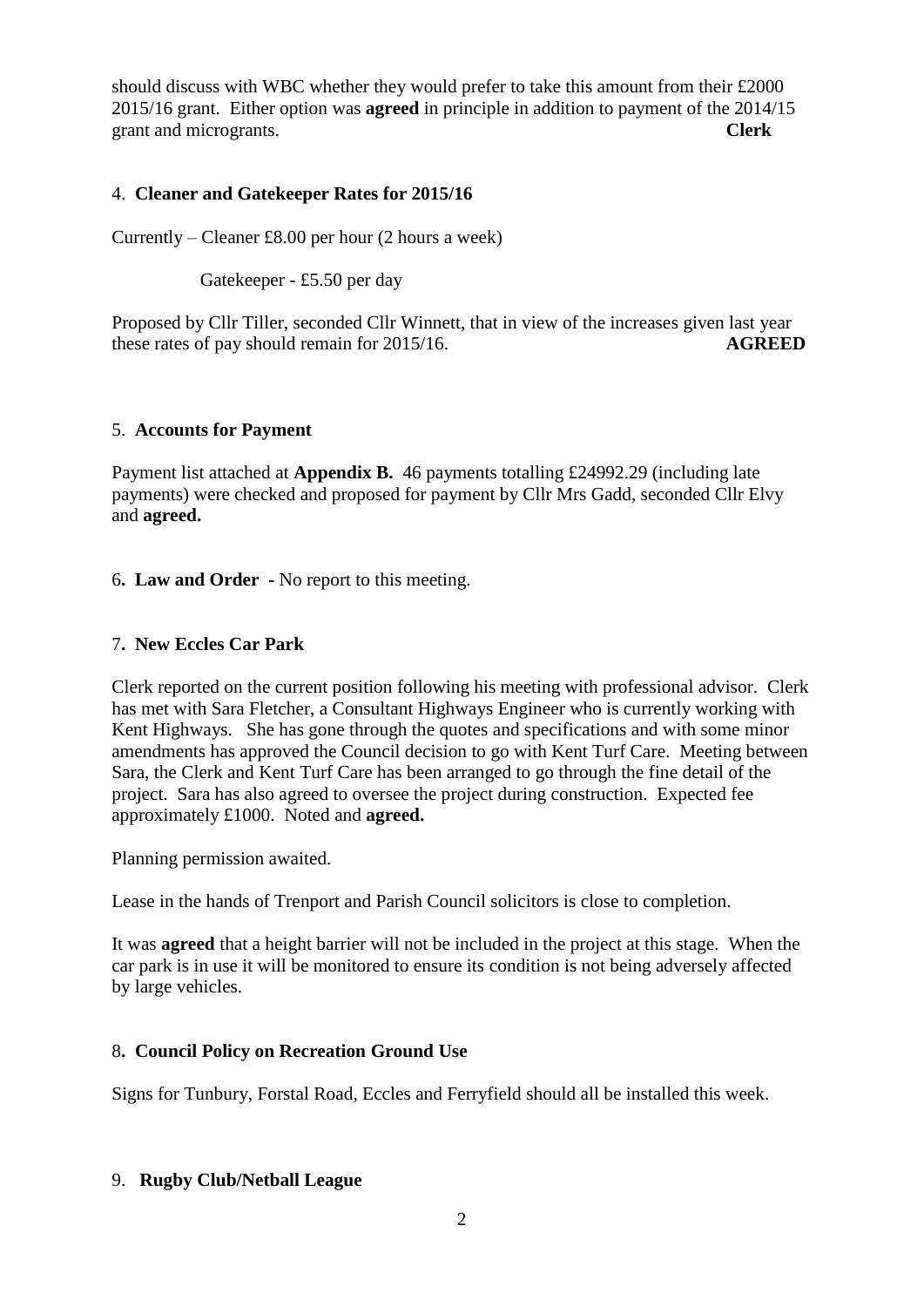Parking in Ferryfield previously agreed for Festival on 22 March 2015.

#### 10. **Flood Defences**

Cllr Rillie's report on CPRE Flooding Conference – 6 February 2014. Notes attached at **Appendix C.**

#### 11**. Council Vacancies**

1 Walderslade; 3 Aylesford South; 2 Eccles.

Application for co-option received from Mrs Susan Dorrington, resident of Aylesford South distributed to all Members and attached to the bound copy of these minutes at **Appendix D.**  Co-option proposed by Cllr Balcombe, seconded Cllr Mrs Gadd and **agreed. Clerk**

### 12**. TMBC Local Centres Fund Budget**

Works planned for Aylesford village centre using £7000 grant from TMBC. Site meeting being held on 11 March re village square enhancement. Representatives from KCC, TMBC, Parish Council and Clerk to attend.

Planning application made for the welcome sign at the entrance to the village advertising local businesses.

#### 13. **Fees review for 2015/16**

Overall 10 % increase for all charges agreed at last meeting. It was further **agreed** this evening that the Council policy to waive charges for junior pitches (less than 11 a side) continue for the 2015/16 season.

#### 14. **Elections 2015**

Clerk report on guidance received from TMBC Elections Team will be circulated to all Members. **Clerk**

Election day –  $7<sup>th</sup>$  May. Borough Council count will take place on Friday  $8<sup>th</sup>$  May. Parish Council count will take place on Monday  $11<sup>th</sup>$  May.

### 15. **Any Other Business/Correspondence**

15.1 – Cllr Rillie reported the restrictions currently being put in place to prevent parking by HGVs on the Old Chatham Road Maidstone bound direction and the possible knock on effect this may have if vehicles seek alternative parking places. Noted.